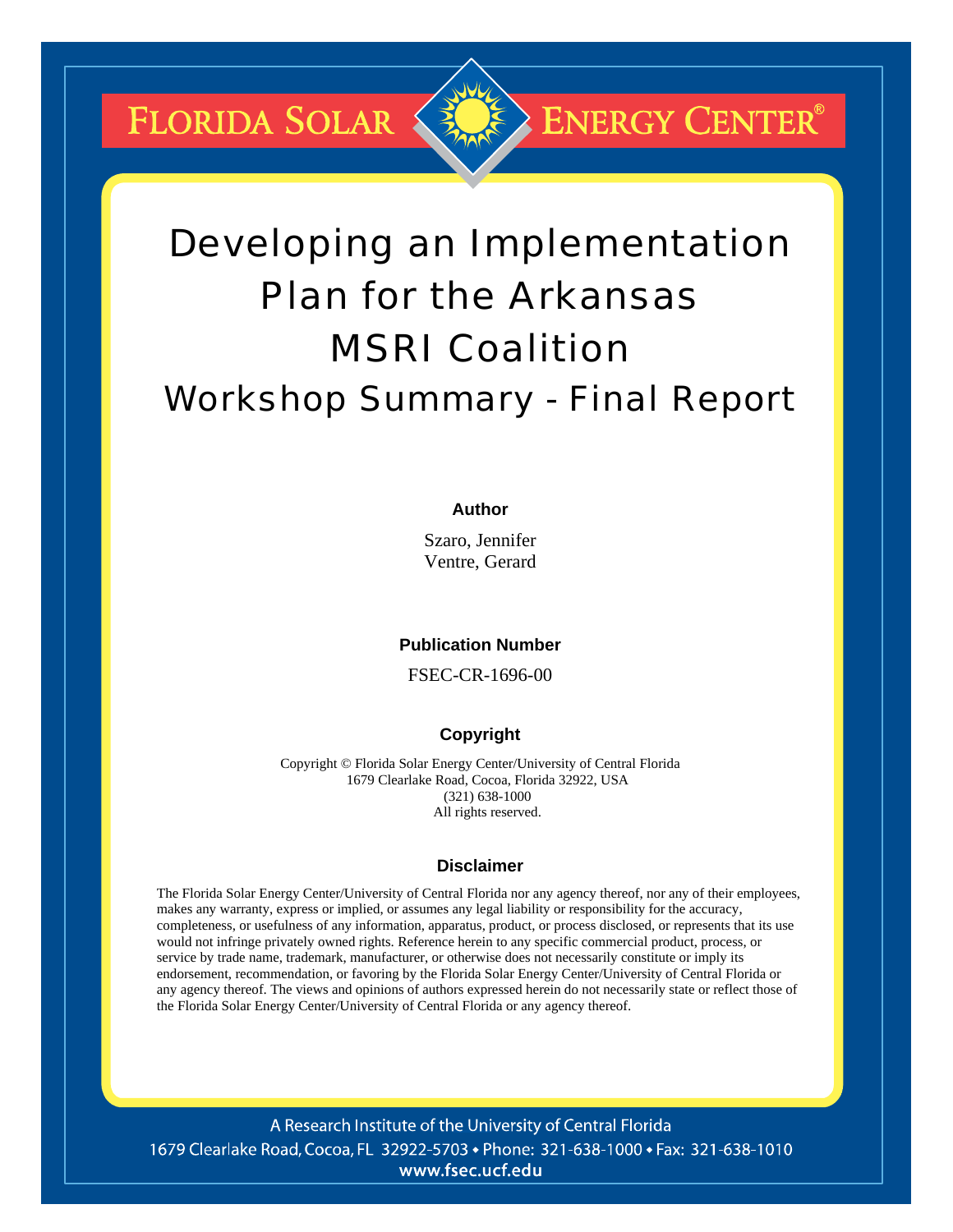#### **Developing an Implementation Plan for the Arkansas MSRI Partnership**

**Workshop Summary**

## **Prepared by the Florida Solar Energy Center and Sandia National Laboratories**

#### **August 14, 2000**

#### *Workshop Information:*

| Date:     | July 26, 2000              |
|-----------|----------------------------|
| Time:     | $8:30$ a.m. $-4:30$ p.m.   |
| Location: | Little Rock Public Library |
|           | 100 Rock Street            |
|           | Little Rock, Arkansas      |

#### *Attendees:*

William Ball, Stellar Sun Chris Benson, Arkansas Energy Office Steve Eichorn, Little Rock Housing Authority Helen Franklin, City of Little Rock, Public Works Department Wendell Jones, City of Little Rock, Public Works Department, Chair and Host Karen McSpadden, National Center for Appropriate Technology Cindy Milazzo, University of Arkansas at Little Rock L. V. Moya, City of Little Rock, Public Works Department Gene Terry, American Institute of Architects Jessie Trigleth, City of Little Rock, Public Works Department Bob Turner, City of Little Rock, Director, Public Works Department

#### *U.S. Department of Energy Representative:*

Dwight Bailey, Atlanta Regional Office

#### *Instructors:*

Hal Post, Sandia National Laboratories Jennifer Skislak Szaro, Florida Solar Energy Center Jerry Ventre, Florida Solar Energy Center

## *References/Workshop Materials:*

1. Workshop manual entitled *Implementing a State or Community Photovoltaic Buildings Program*, Florida Solar Energy Center, March 2000.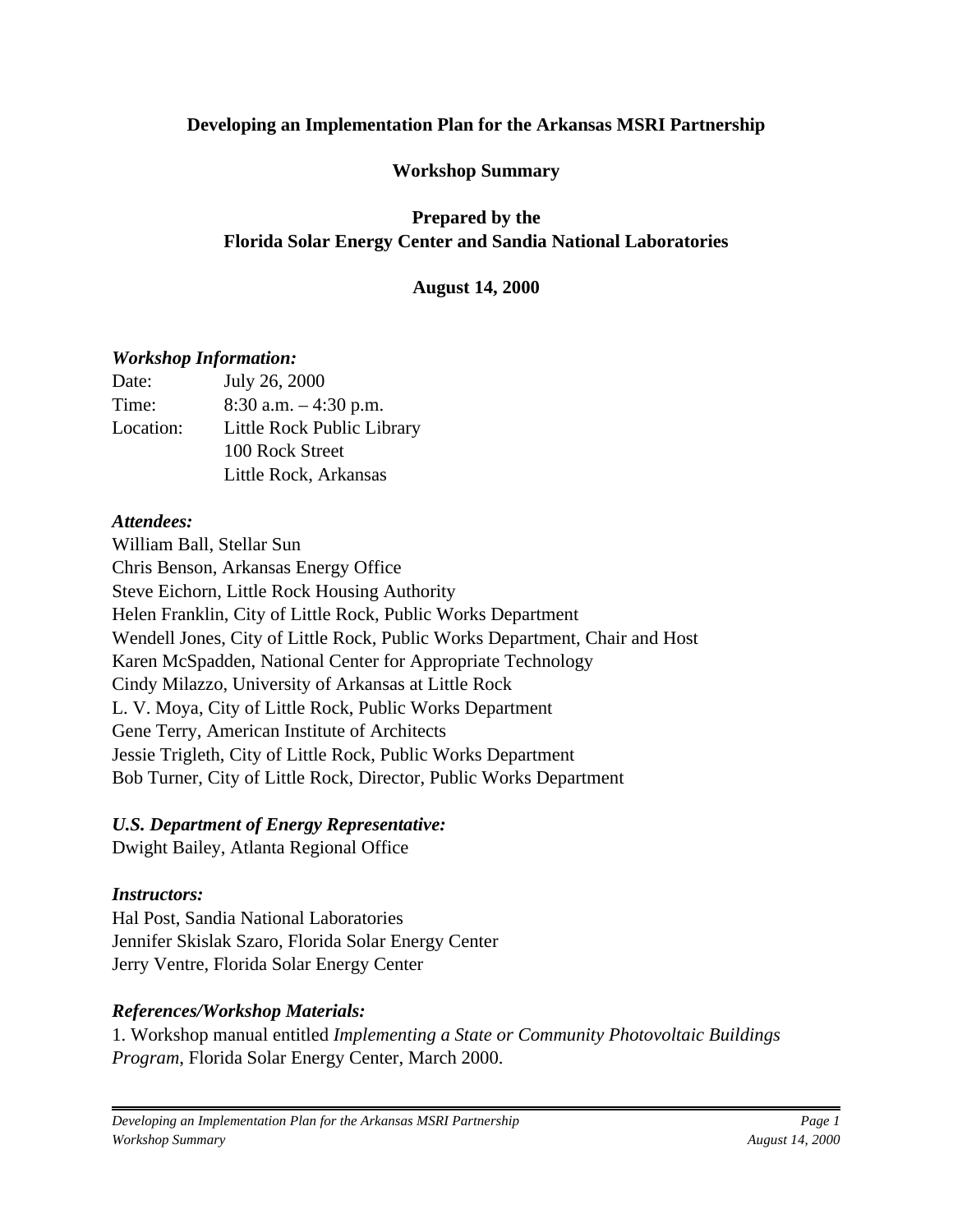2. *Florida Photovoltaic Buildings Program: Status Report, Observations and Lessons Learned*, FSEC-CR-1150-00, prepared for Sandia National Laboratories, Florida Solar Energy Center, Cocoa, Florida, March 1, 2000.

# **Section 1. Introduction; Identifying the Needs of the Partnership**

## *Topics Presented:*

See reference 1, section 1, pp. 1-3, and reference 2, p. 7.

# *Participant Responses:*

- Arkansas has relatively few utilities that will be affected by the program. Entergy is the largest. Others include Southwest Electric Power (AEP), Oklahoma Gas and Electric, Empire Electric, and 17 rural electric cooperatives.
- Utility concerns are primarily associated with reliability issues and deregulation.
- Higher fuel costs may spur increased levels of interest in solar and renewable technologies.
- The solar thermal market is relatively small and the grid-tied PV market has yet to develop.
- Natural gas is readily available for space heating and water heating.
- A need exists for consumer education and greater public awareness of the benefits of solar and renewable technologies.
- A need exists for state or other subsidies to accelerate the commercialization of solar systems. Currently there are none.
- Although rarely practiced, interrupting the supply of electricity to selected users is a demandside management option available in Arkansas.
- Restructuring of utilities will begin in 2002.
- The threat of outside competition may cause Arkansas utilities to increase their activities in solar and renewable energy technologies.
- The MSRI partnership needs to be expanded throughout the entire state with Little Rock as the hub.
- An effective communication network needs to be established for a statewide MSRI partnership.
- Solar and renewable energy technologies must be viewed as high priorities within the state.
- Options for generating revenue need to be identified.

# *Recommendations:*

- The State of Arkansas needs to take a strong position in terms of policy, funding and management in support of the Arkansas MSRI partnership.
- If possible, state funds should be allocated to kick start the partnership by subsidizing the installation of solar systems.
- The active participation of Arkansas utilities should be enlisted to facilitate the development of a grid-tied PV buildings market.

# **Section 2. Setting Goals**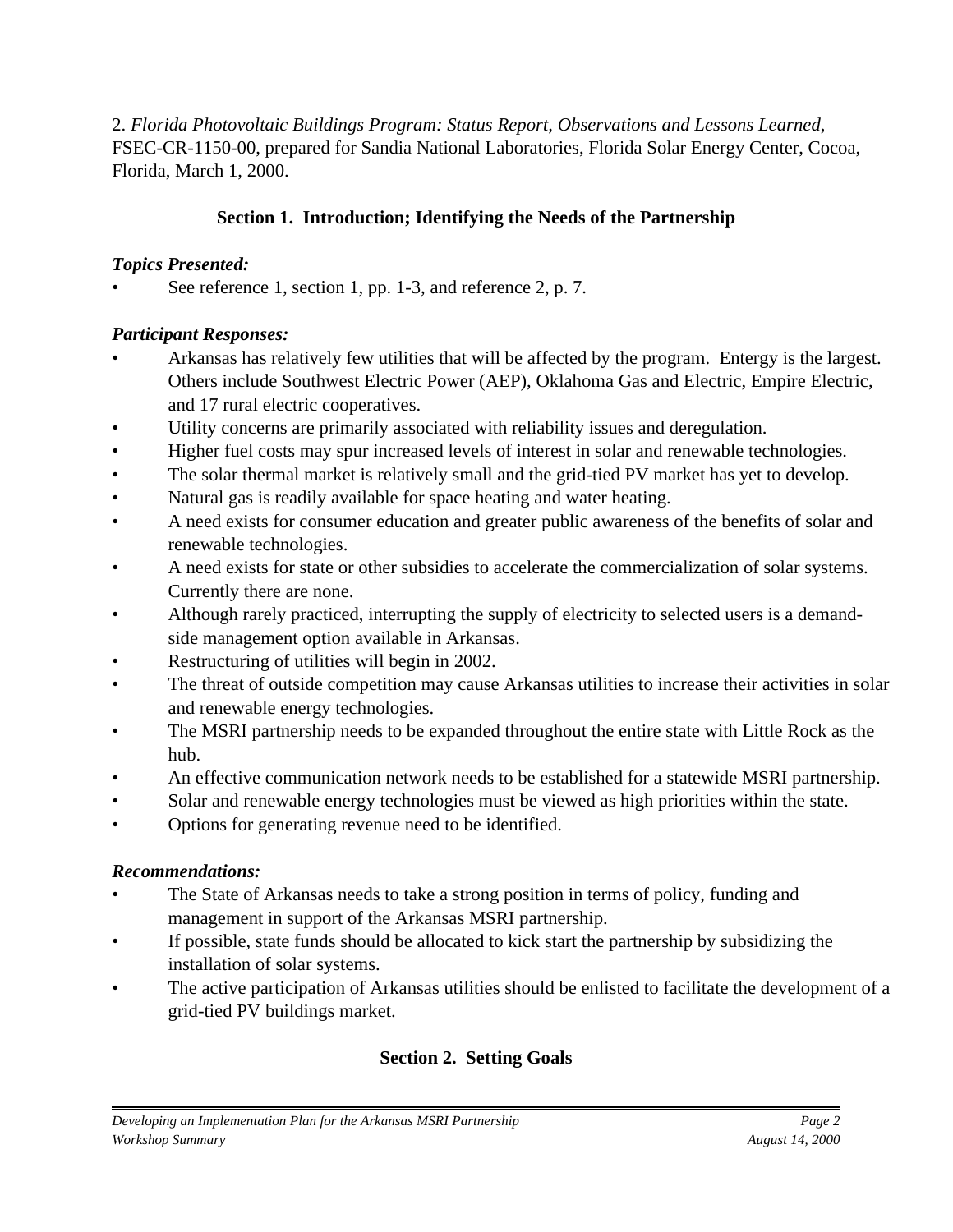## *Topics Presented:*

• See reference 1, section 1, pp. 3-4, 36-37, and reference 2, pp. 7-8.

# *Participant Responses:*

- Arkansas has established an MSRI goal of 500 system installations by 2010.
- Achieving passage of H.B. 2125, which is a renewable energy bill, is a goal of the Arkansas MSRI partnership.
- A discussion of PV system costs led to a breakdown of approximately \$4/watt for modules, \$1/watt for inverters, \$1/watt for other balance of system components, \$1/watt for small UPS battery subsystems, and \$2/watt for installation. In addition, transaction costs may be high (say typically \$2/watt), thus resulting in installed system prices of \$10/watt or higher. More generally, prices around the nation vary between \$7/watt to over \$15/watt for grid-tied systems. Because of relatively large battery subsystems, stand-alone PV systems are typically more expensive than grid-tied systems. A partnership goal is to expand markets by reducing prices without sacrificing industry profits.
- Other goals of the Arkansas MSRI Partnership are: increased public awareness of solar and renewable energy technologies, subsidies for solar installations, funding and incentives for solar education, solar education for city employees, solar demonstrations on public buildings, active utility participation in the partnership, state seed money for solar projects, state network of stakeholders and influential partners, funding for low-income solar applications, and definition of key partner roles and responsibilities.

# *Recommendations:*

- Establish a realistic, achievable goal for solar installations over the next three years (say 40 100 systems) as a near-term focus for the partnership.
- Actively pursue utility support and participation in a solar for schools program, with assistance from a local school district, the Arkansas Energy Office and the Arkansas Department of Education.
- Identify and increase awareness of existing solar systems throughout the state.
- Develop strategically located solar showcase projects on government and/or public buildings to demonstrate government leadership in promoting solar applications.

# **Section 3. Identifying Applications**

## *Topics Presented:*

• See reference 1, section 1, pp. 7-17, and reference 2, pp. 2-3, 8–14.

# *Participant Responses:*

• Applications identified included bus shelter lighting, schools, government buildings, low-income housing, and model homes.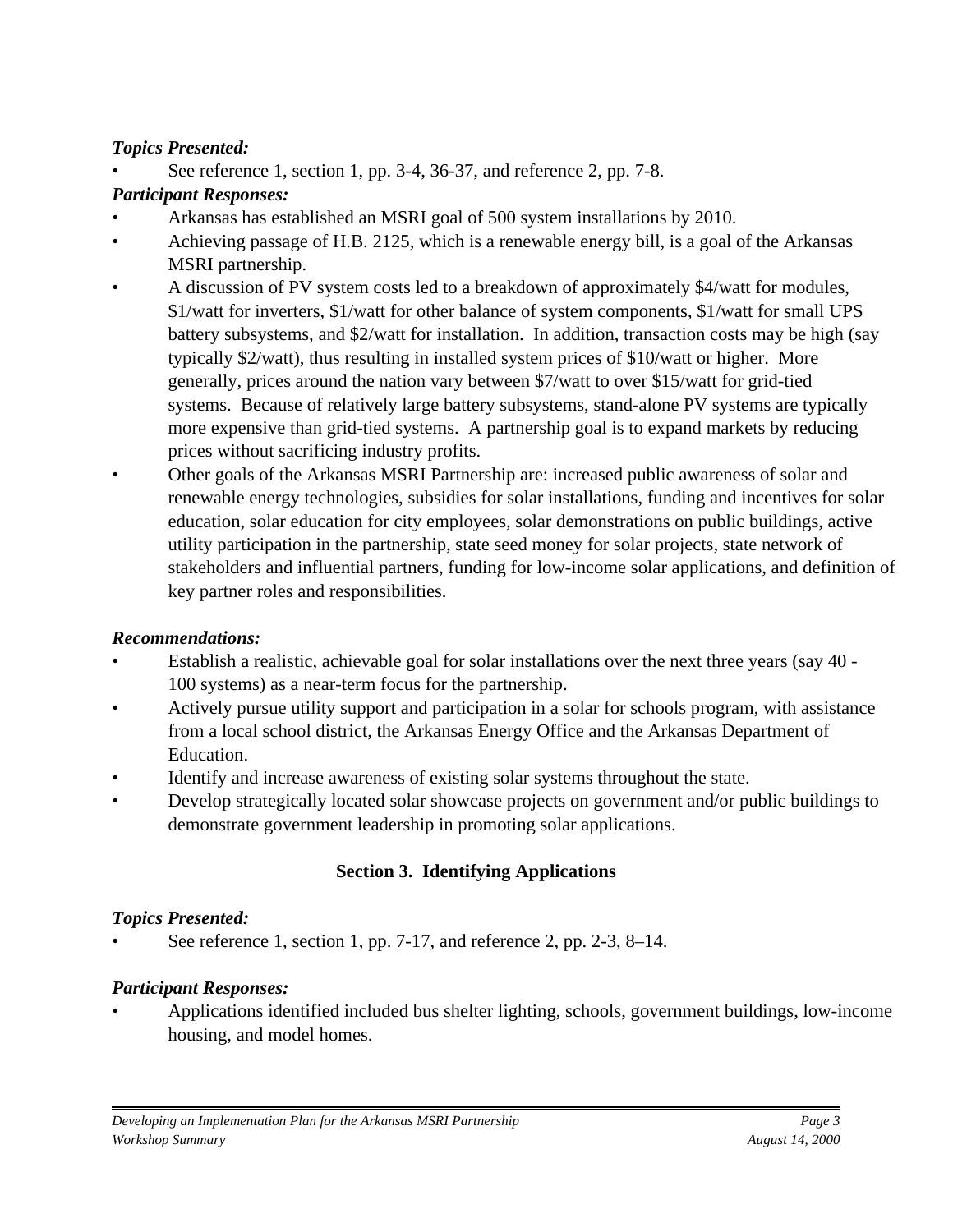### *Recommendations:*

- Arkansas should pursue applications involving solar on schools because of the high visibility and because of the value added by the curriculum component that can be introduced into the classroom. Utilities and private industries in other states have been receptive to supporting these applications. Curricula, teaching materials, and teacher training opportunities are readily available.
- Arkansas and Little Rock government agencies should take the lead in pursuing solar installations on public buildings. This sends a clear message to the public of the importance and high priority associated with pursuing clean, renewable energy.

## **Section 4. Matching Applications with Customers and End Users**

## *Topics Presented:*

• See reference 1, section 1, pp. 18-25, and reference 2, pp. 2-3, 8-14.

#### *Participant Responses:*

• Suggested end users for solar applications included utilities, schools, government agencies (federal, state, local), and builders.

#### *Recommendations:*

- Application should be made for FEMP funds for solar installations on federal buildings and facilities. The DOE Atlanta Regional Office can offer assistance in this area.
- Utilities should be strongly encouraged to buy, install, operate and maintain PV systems on buildings as part of distributed generation experiments.

## **Section 5. Assigning Partnership Roles and Responsibilities**

## *Topics Presented:*

• See reference 1, section 1, pp. 4-7, 36-37, section 2 (entire), and reference 2, pp. 3-4, 14-17.

## *Participant Responses:*

- Bill Ball offered to provide technical support to the partnership.
- The University of Arkansas at Little Rock offered to investigate funding to support projects and subsidize installations.
- The AIA and the Arkansas Energy Office offered to take lead roles in education and marketing.
- The City of Little Rock and the Arkansas Energy Office agreed to share responsibilities in organizing and managing the partnership.

#### *Recommendations:*

• Arkansas should take advantage of the large number of materials that have been developed by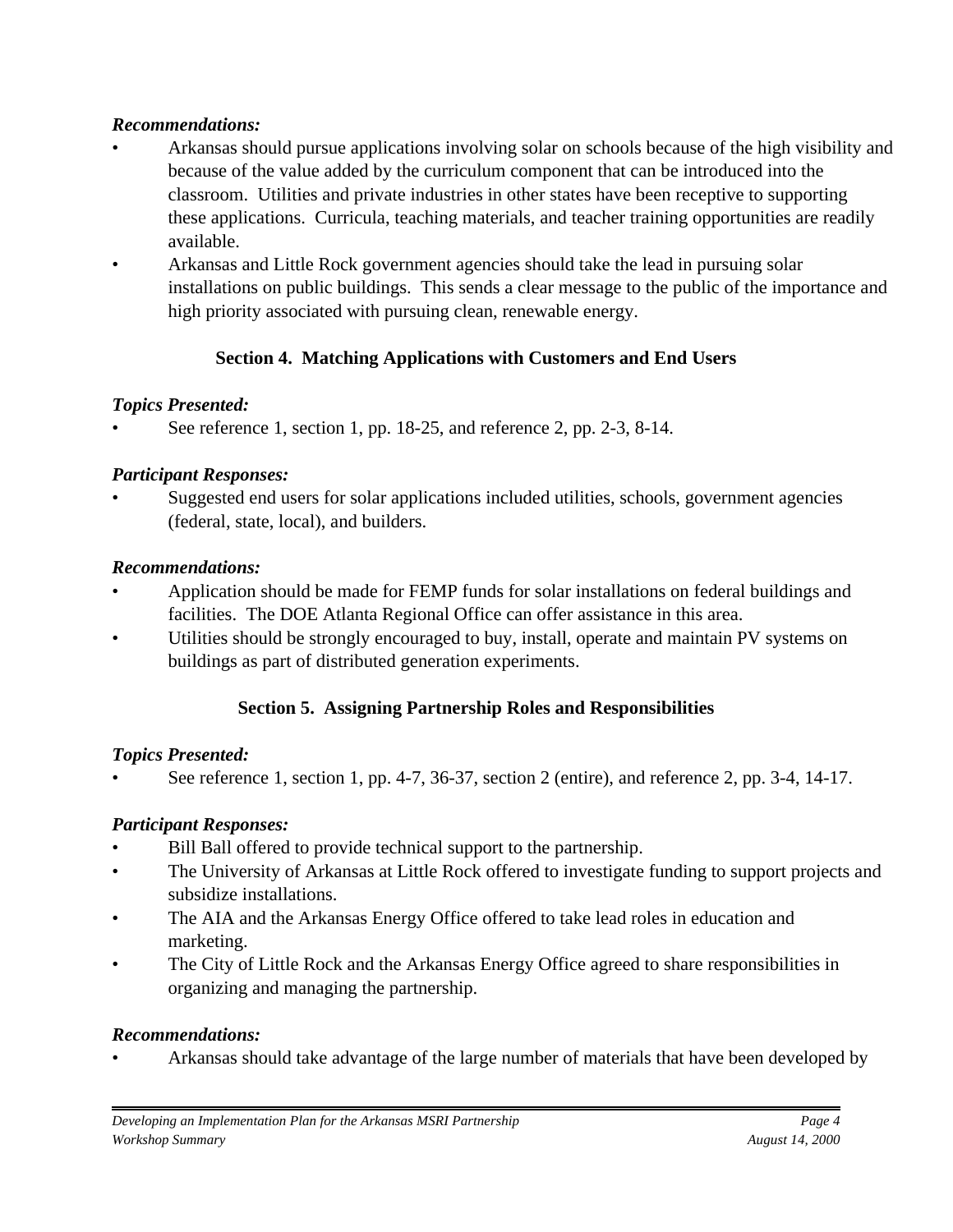various organizations to help educate the public about solar energy and market solar thermal and electric systems.

- The Atlanta Regional Office of DOE should be consulted about opportunities for receiving FEMP funds for solar projects on government buildings and in national parks.
- The Arkansas Energy Office should pursue state funds to buy down a portion of the costs of solar systems. This will help to kick start the program.
- Representatives of the Arkansas partnership should attend one of the DOE-sponsored financing workshops.
- The solar industry in Arkansas should play an active and organized role in marketing the MSRI partnership.

# **Section 6. Identifying Key Issues and Overcoming Barriers**

# *Topics Presented:*

• See reference 1, section 1, pp. 9-11, 36-37, section 3 (entire), and reference 2, pp. 4-5, 17.

# *Participant Responses:*

The following issues and barriers were discussed: net metering, interconnection requirements, system prices, utility acceptance and participation, lack of familiarity with solar technologies, fear of change, and the need for education on the benefits of solar applications among the dispersed rural population.

# *Recommendations:*

Because of the early stage of development of the grid-tied PV market, the Arkansas partnership may want to pursue a joint venture relationship involving the utility company and a PV manufacturer. Some of the manufacturers have developed packaged systems together with marketing programs specifically for utility partners. This approach avoids many problems associated with establishing a new industry infrastructure.

# **Section 7. Ensuring and Improving Quality**

# *Topics Presented:*

• See reference 1, section 1, pp. 26-28, sections 4, 5, 6, 7 and 9 (entire), and reference 2, pp. 5-6, 17-19.

# *Participant Responses:*

• Quality measures discussed included: module testing and rating, system design review and approval, installer training and certification, acceptance testing, code official training, site surveys and analyses, technical specifications for procurement, and system inspection and troubleshooting.